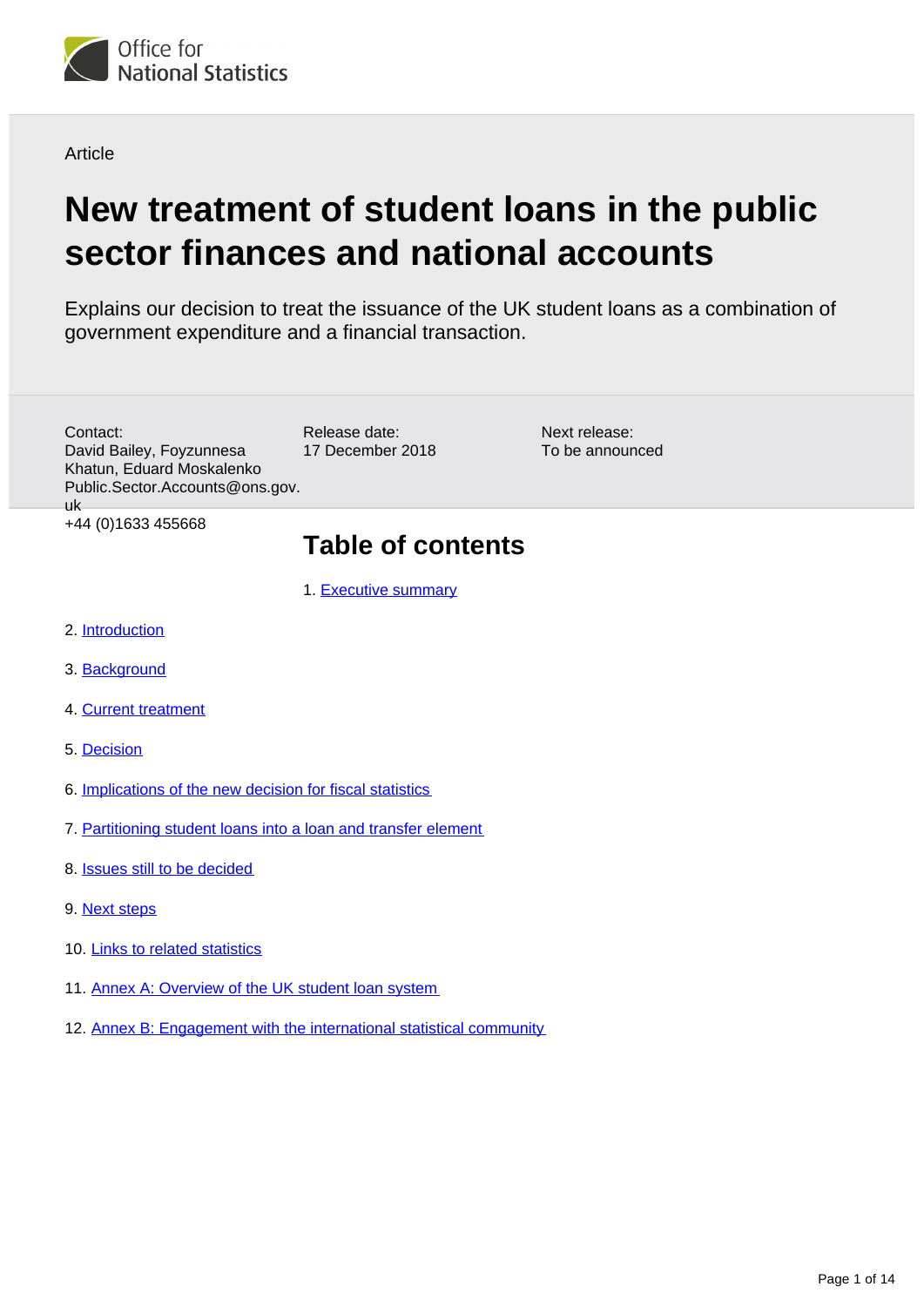## <span id="page-1-0"></span>**1 . Executive summary**

This article sets out the decision that Office for National Statistics (ONS) has reached on the recording of student loans in the national accounts and public sector finances and provides background on why we have been reviewing the treatment of student loans. We have decided that the best way to reflect student loans within these statistics is to treat part as financial assets (loans), since some portion will be repaid, and part as government expenditure (capital transfers), since some will not. We describe this as the partitioned loan-transfer approach.

This decision means that the impact of student loans on public sector net borrowing and the value of the loan asset recorded on the balance sheet will better reflect government's financial position. This is because government revenue will no longer include interest accrued that will never be paid; and government expenditure related to cancellation of student loans will be accounted for in the periods that loans are issued rather than at maturity.

In April 2018, we announced that we were reviewing the treatment of student loans. The stock of student loans has grown rapidly in recent years and a significant proportion of the total value of the loan book is now expected to be cancelled at maturity. Our review of student loans is driven by these concerns and in response to reports published by the [Treasury Select Committee](https://www.parliament.uk/business/committees/committees-a-z/commons-select/treasury-committee/news-parliament-2017/student-loans-report-published-17-19/) and [House of Lords Economic Affairs Committee.](https://publications.parliament.uk/pa/ld201719/ldselect/ldeconaf/139/139.pdf) Both reports recommended that ONS should re-examine the classification of student loans as financial assets for government. Since the commencement of the review, we have engaged with the international statistical community to ensure that the way these loans are treated reflects how the system works in practice and is in line with international statistical guidance.

Once the new methodology has been implemented, some fiscal aggregates will be affected. In particular, public sector net borrowing and public sector net financial liabilities will both increase as a result of applying the new methodology. In its October 2018 Economic and fiscal outlook, the Office for Budget Responsibility estimated that [public sector net borrowing in the financial year ending 2019 would rise by approximately £12 billion](https://obr.uk/efo/economic-fiscal-outlook-october-2018/) as a result of changing from the current approach to the new partitioned loan-transfer approach.

A great deal of progress has been made in establishing a new methodology for recording student loans, however, some areas of detail remain undecided. Over the coming months we will work further to develop the methodology with the aim of implementing in the public sector finances, and possible wider national accounts, in September 2019. Unlike commercial accounting, methodology changes must be applied consistently over a time series. This means that all previously issued student loans and future loans will be recorded in the same manner in the statistics. Prior to implementation, from June 2019, we intend to publish in the public sector finances provisional estimates of the fiscal impacts from the change in methodology. It should be noted though, that based on the scale and complexities of the work, any planned implementation dates can only be provisional.

## <span id="page-1-1"></span>**2 . Introduction**

In April 2018, we announced that we were reviewing the treatment of student loans within both the public sector finances (PSF) and the wider national accounts. Student loans in the UK are different from typical loans; they have a high degree of contingency in that repayments are conditional on future income, and under certain conditions the loan obligation itself may be cancelled. Estimates of the proportion of student loans that will be cancelled in the future have been rising in recent years, and are now a significant proportion of the total value of the loan book. The Department for Education expects that [only around 30% of the full-time English](https://www.gov.uk/government/statistics/student-loan-forecasts-england-2017-to-2018)  [undergraduates starting in academic year 2017 to 2018 will fully repay their loans](https://www.gov.uk/government/statistics/student-loan-forecasts-england-2017-to-2018) .

The Treasury Select Committee published the report of its [inquiry into the student loan system and related](https://www.parliament.uk/business/committees/committees-a-z/commons-select/treasury-committee/news-parliament-2017/student-loans-report-published-17-19/)  [financial implications](https://www.parliament.uk/business/committees/committees-a-z/commons-select/treasury-committee/news-parliament-2017/student-loans-report-published-17-19/) on 18 February 2018 and the House of Lords Economic Affairs Committee published its report on [Treating Students Fairly: The Economics of Post-School Education](https://publications.parliament.uk/pa/ld201719/ldselect/ldeconaf/139/139.pdf) on 11 June 2018. Both reports recommended that Office for National Statistics (ONS) should re-examine the classification of student loans as financial assets for government and consider whether there is a basis to treat them differently from other loans in the UK National Accounts and PSF.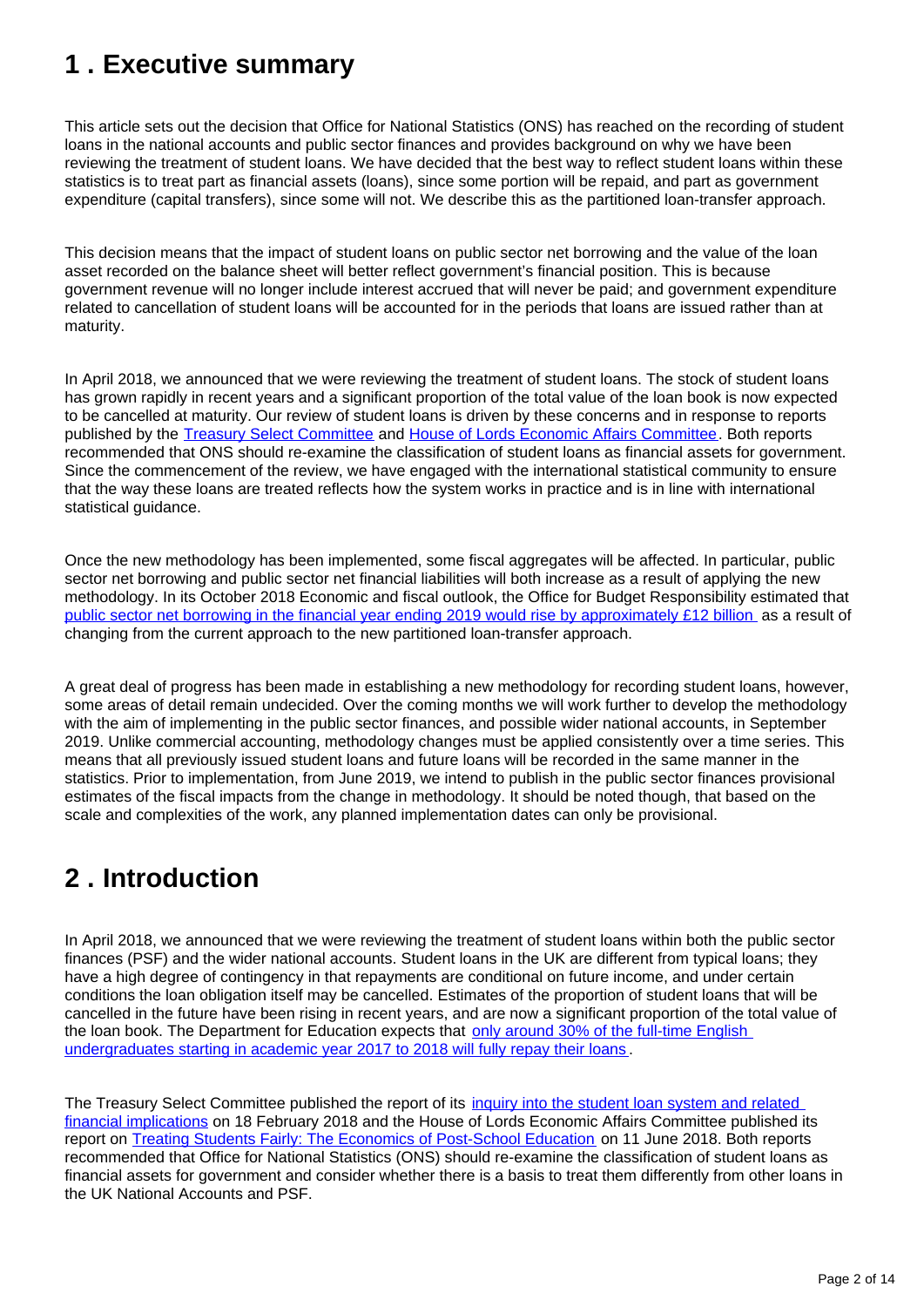In response to these concerns, ONS commenced engagement with the international statistical community on the topic of income contingent loans and [announced a review of the statistical treatment](https://www.ons.gov.uk/news/statementsandletters/saleofstudentloans) in April 2018. We concluded through this assessment that the income contingent loans, and specifically the UK student loans, are best recorded in national accounts and PSF statistics by partitioning the outlay into loan (financial asset for government) and transfer (expenditure) elements. This new approach is a departure from our current practice of recording student loans as financial assets for government in their entirety. The following sections explain the rationale for this decision and provide information about its practical application.

## <span id="page-2-0"></span>**3 . Background**

Student loans were first introduced in the UK in 1990. At first, they were limited in scope, only providing funds to assist students in meeting their living costs. In 1998, student-met tuition costs were introduced in UK universities and student loans were extended in scope to include payments for tuition costs. The structure of loans was also changed at this point, with the level of repayment of the loan becoming contingent on the income of the borrower.

Prior to 1998, borrowers on low incomes could only defer beginning to repay the loan. A number of further changes followed in the years after. The most significant of these changes, in terms of their impact on statistics, took place in 2012 when tuition fees in England rose significantly and student loan limits were raised accordingly.

At the same time, average interest rates paid by students on the loans were raised. This has led to a rapid rise in the stock of student loans, with a current nominal value  $1$  of around £120 billion or 6% of gross domestic product (GDP). Over the coming years, this stock is projected, by the Office for Budget Responsibility (OBR), to rise [further to nearly 20% of GDP by 2040.](https://obr.uk/student-loans-and-fiscal-illusions/) For more information on the evolution of student loans in the UK, please see Annex A.

Student loans in the UK are extended and administered by the Student Loans Company (SLC), a central government body. This is different to the arrangement in a number of other countries where loans are often provided by private sector financial institutions, with government providing support by guarantees over those loans.

#### **Notes for: Background**

1. Nominal value is defined as the principal extended plus interest accrued, less repayments and debt cancellations.

## <span id="page-2-1"></span>**4 . Current treatment**

Currently, UK student loans are recorded as conventional loans in the national accounts and public sector finances (PSF); the same way as any other loan assets held by the UK government and recorded at nominal value. A consequence of the current student loan policy is that a significant proportion of the money lent out and interest charged on it will be cancelled rather than repaid. This can be for a number of reasons, but most notably because a student's earnings may remain below the earnings threshold for the 30 years after they graduate, or may rise above it too infrequently or by too small an amount to repay both their principal and the interest on it before the loan matures. As the income contingent nature of the student loans is not considered under the current approach, recording UK student loans as conventional loans within the national accounts framework leads to the following three issues: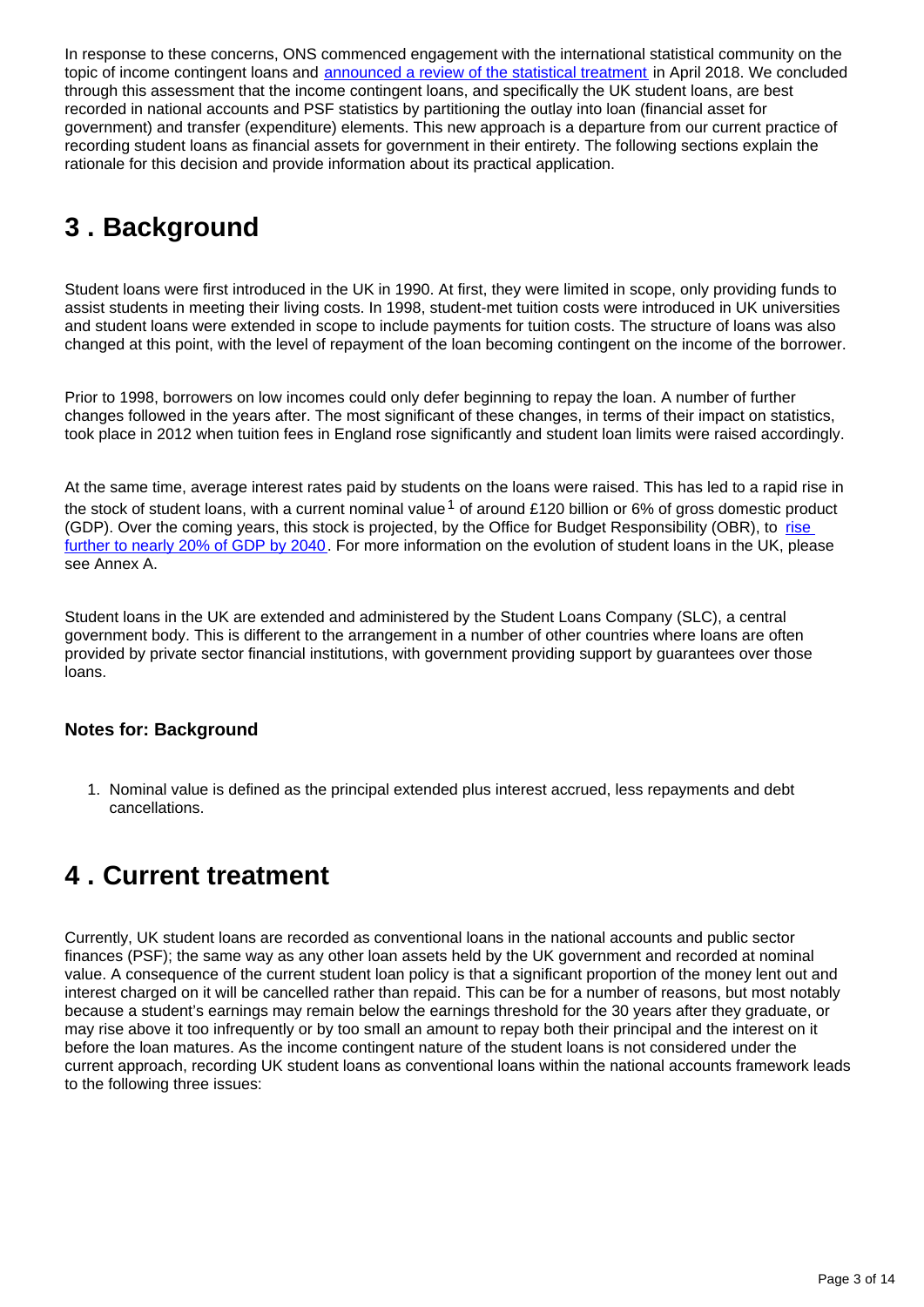- government revenue includes accrued interest on student loans that will never be paid
- government expenditure is currently little affected by student loan cancellation but it is clear that decades in the future there will be a significant impact on government expenditure as a result of policy decisions being made in the present
- government can sell tranches of loans below the loan nominal value without any effect on government expenditure either at the time of sale or in the future

The Office for Budget Responsibility (OBR) has argued that each of these issues can be seen as "fiscal illusions". By this, they mean accounting treatments that do not necessarily reflect the true health of the fiscal position.

### **Advantages of current treatment**

- Reflects debtors' (students) financial position.
- Does not require the use of economic models and assumptions about future loan repayments.

### **Disadvantages of current treatment**

- Does not fully comply with the European System of Accounts 2010: ESA 2010 definition of a loan being unconditional debt that is repaid at maturity.
- Does not recognise expected losses at inception and shifts the associated government expenditure decades into the future.
- Overestimates government revenue in form of interest receivable during the life time of the loans.
- Does not reflect creditor's (government's) true financial position by recording a nominal value that is significantly above the true value of the asset.
- When portions of the loan book are sold, this flatters the government accounts, as future debt cancellation of the loans sold does not impact government expenditure.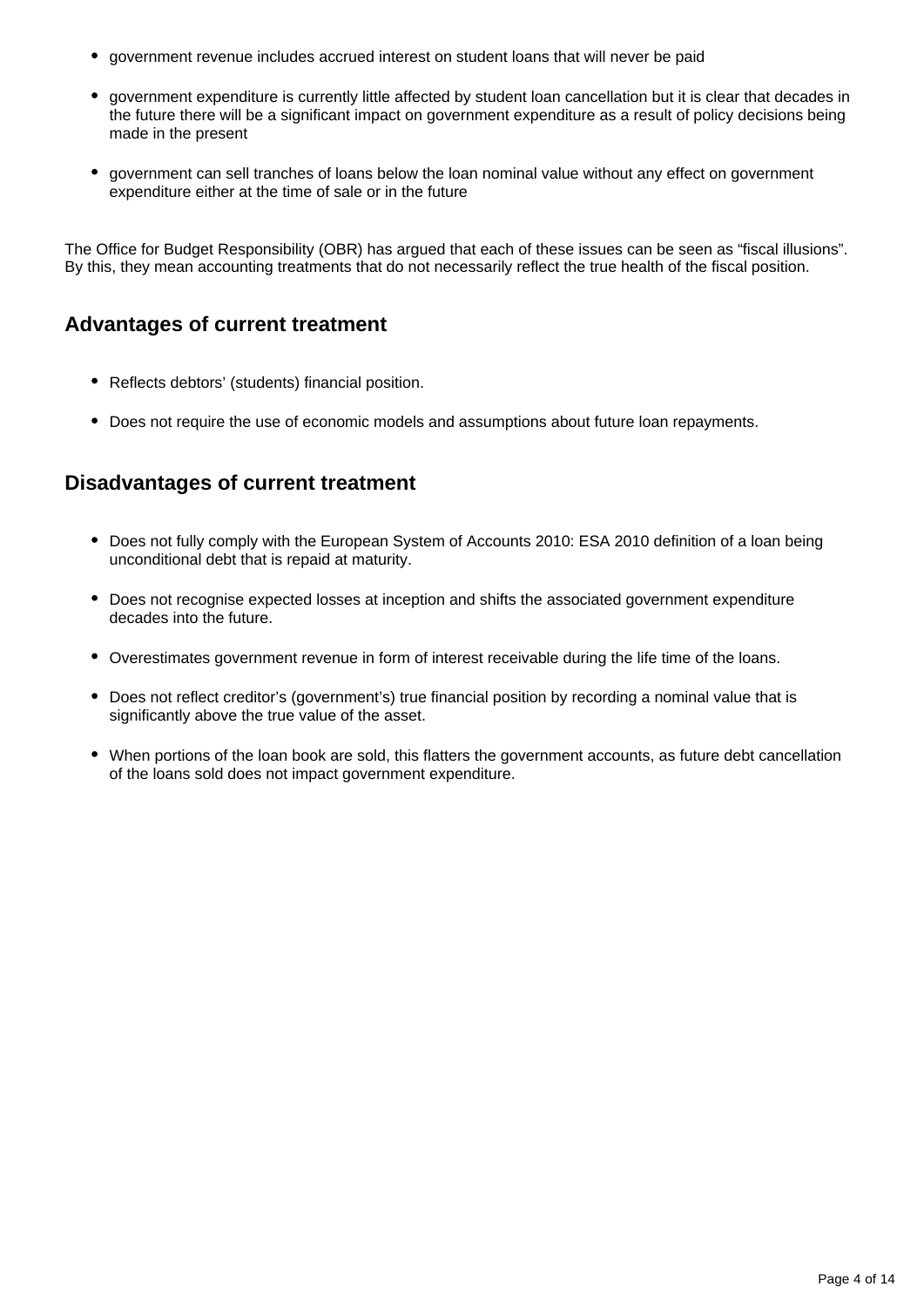#### **Figure 1: Current treatment – illustrative impact on net borrowing for a cohort of students <sup>1</sup>**

#### **England**



**Source: Office for National Statistics using Department for Education's forecasts**

#### **Notes:**

1. By cohort we understand this to be a group of students that receive the first part of their student loans in a given academic year.

### <span id="page-4-0"></span>**5 . Decision**

The [Looking ahead – developments in public sector finances](https://www.ons.gov.uk/economy/governmentpublicsectorandtaxes/publicsectorfinance/articles/lookingaheaddevelopmentsinpublicsectorfinancestatistics/2018) article, of July 2018, described four possible treatments of UK student loans.

The statistical manuals that provide the guidance used to compile the public sector finances (PSF) statistics, that is, the [European System of Accounts 2010: ESA 2010](https://ec.europa.eu/eurostat/web/esa-2010) and Manual on Government Deficit and Debt 2016: MGDD [2016](https://ec.europa.eu/eurostat/web/products-manuals-and-guidelines/-/KS-GQ-16-001), are generally definitive in relation to their treatment of loans. However, student loans have a high degree of contingency and therefore do not fit fully with current guidance. These instruments, although loans in a legal sense, do not fully meet the criteria of loans as defined in ESA 2010. Therefore, we engaged with international statistical organisations and other national statistical institutions on the most appropriate recording.

Aligning the UK National Accounts and PSF statistics with international guidance promotes the comparability of economic statistics between countries. Office for National Statistics (ONS) has therefore sought to find a solution that would comply with the emerging international statistical guidance.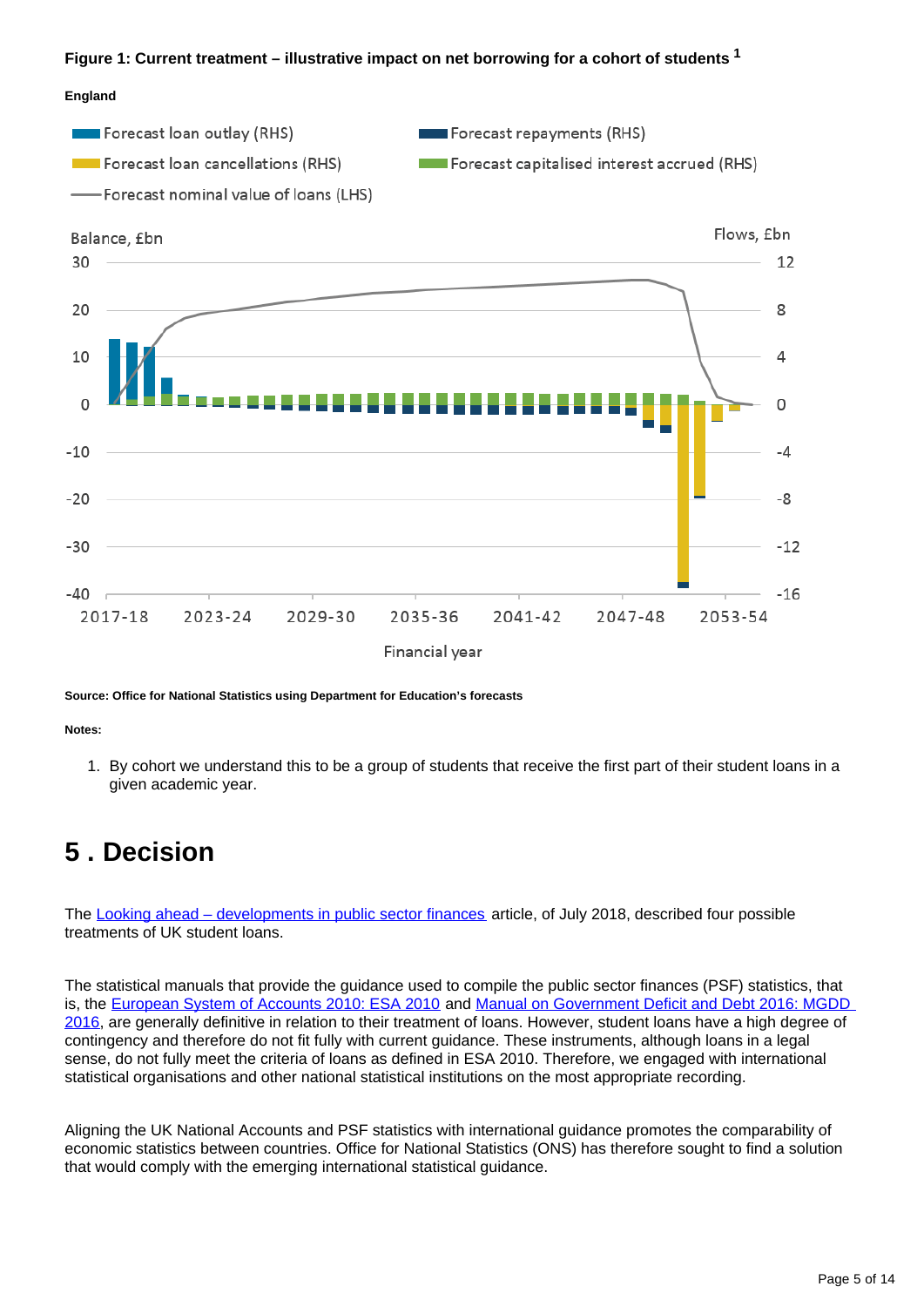Following this engagement with the international statistical community, we have reflected on the contributions received and decided that the best way to reflect student loans within the UK National Accounts and PSF statistics is to treat part as loans, since some portion will be repaid, and part as capital transfers, since some will not.

We considered this partitioned loan-transfer approach (also referred to as the hybrid approach in our July 2018 [article\)](https://www.ons.gov.uk/economy/governmentpublicsectorandtaxes/publicsectorfinance/articles/lookingaheaddevelopmentsinpublicsectorfinancestatistics/2018) best to reflect the economic substance of income contingent loans, such as UK student loans, from the perspectives of both the students and the government.

This ONS decision is supported by Eurostat (the statistical body of the European Commission) and much of the wider international statistical community. As such, we anticipate that the 2019 update to the Manual on Government Deficit and Debt will include a chapter on income contingent loans, allowing a part loan, part capital transfer statistical treatment.

The partitioned loan-transfer approach takes the concept of ESA 2010 (paragraph 20.121) and applies it to a loan book, as distinct from an individual loan:

"Loans (F.4) include, in addition to loans to other government units, lending to foreign governments, public corporations, and students. Loan cancellations are also reflected here with a counterpart entry under capital transfer expenditure. Loans granted by government not likely to be repaid are recorded in the ESA as capital transfers, and are not reported here."

In simple terms, the idea is that a portion of the student loan outlay is considered to be a capital transfer to the borrower (this can be thought of as government cancelling this portion of the loan at inception), with the remaining portion treated as a genuine loan asset or liability. Adopting the partitioned loan-transfer approach addresses most of the issues with the current treatment.

### **Advantages of new treatment**

- Better reflects the economic substance of student loans from both the creditor's and the debtors' perspective.
- Interest recorded as government revenue is only that which accrues on the portion of the outlay expected to be repaid.
- Government expenditure related to the cancellation of student loans is accounted for in the period loans are issued to students, rather than at maturity.
- The value of the loan asset recorded on the government's balance sheet better reflects the true value of the loan and so the government's financial position.
- The sale of portions of the loan book no longer flatters the government accounts as the expected loan cancellations, for the sold loans have already been recorded in government expenditure at the time the loans are originally provided.
- Approach in PSF statistics is similar to that followed in departmental accounts where loan assets are recorded at their fair value and provisions are recorded for future expected loan cancellations.

#### **Disadvantages of new treatment**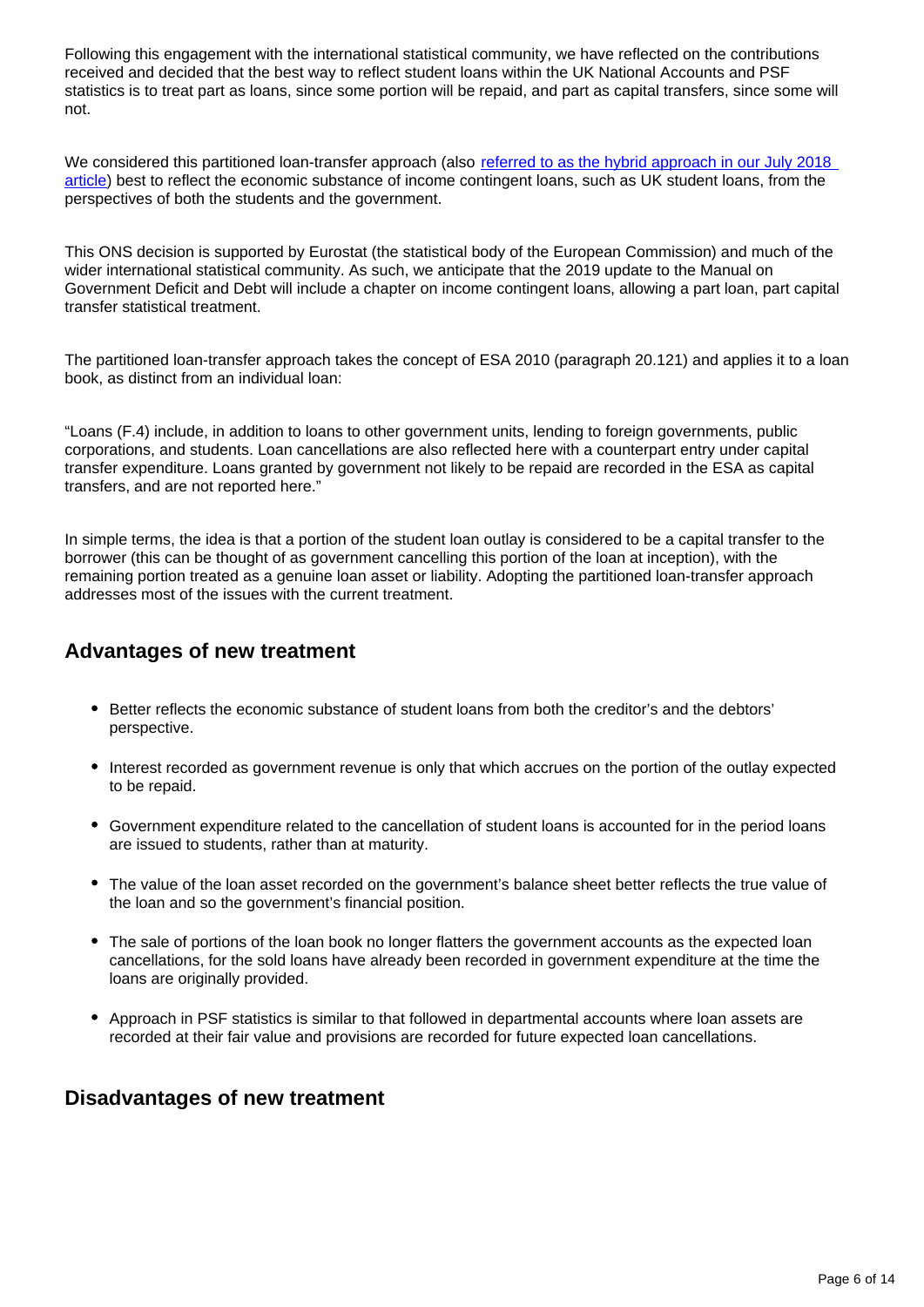- $\bullet$ This is not currently a standard approach in international guidance, so there is no precedent on implementation.
- Movements in important fiscal aggregates could be sensitive to assumptions about long-term repayment trajectories and interest rates for student loans.
- Uses a modelled approach for expected future student loan repayments and so requires an approach to reconciliation of this forecast and the actual outturn data.

#### **Figure 2: Partitioned loan-transfer approach - estimated impact on government net borrowing of a cohort of students**



**Source: Office for National Statistics using Department for Education's forecasts**

## <span id="page-6-0"></span>**6 . Implications of the new decision for fiscal statistics**

Fiscal impacts of the partitioned loan-transfer approach vary considerably to the current loan approach, namely for public sector net borrowing (PSNB) and public sector net financial liabilities (PSNFL). Table 1 compares the fiscal impacts of the new approach with the current approach. In its October 2018 Economic and fiscal outlook, the Office for Budget Responsibility estimated that **PSNB** in the financial year ending 2019 would rise by [approximately £12 billion](https://obr.uk/efo/economic-fiscal-outlook-october-2018/) as a result of changing from the current approach to the new partitioned loan-transfer approach.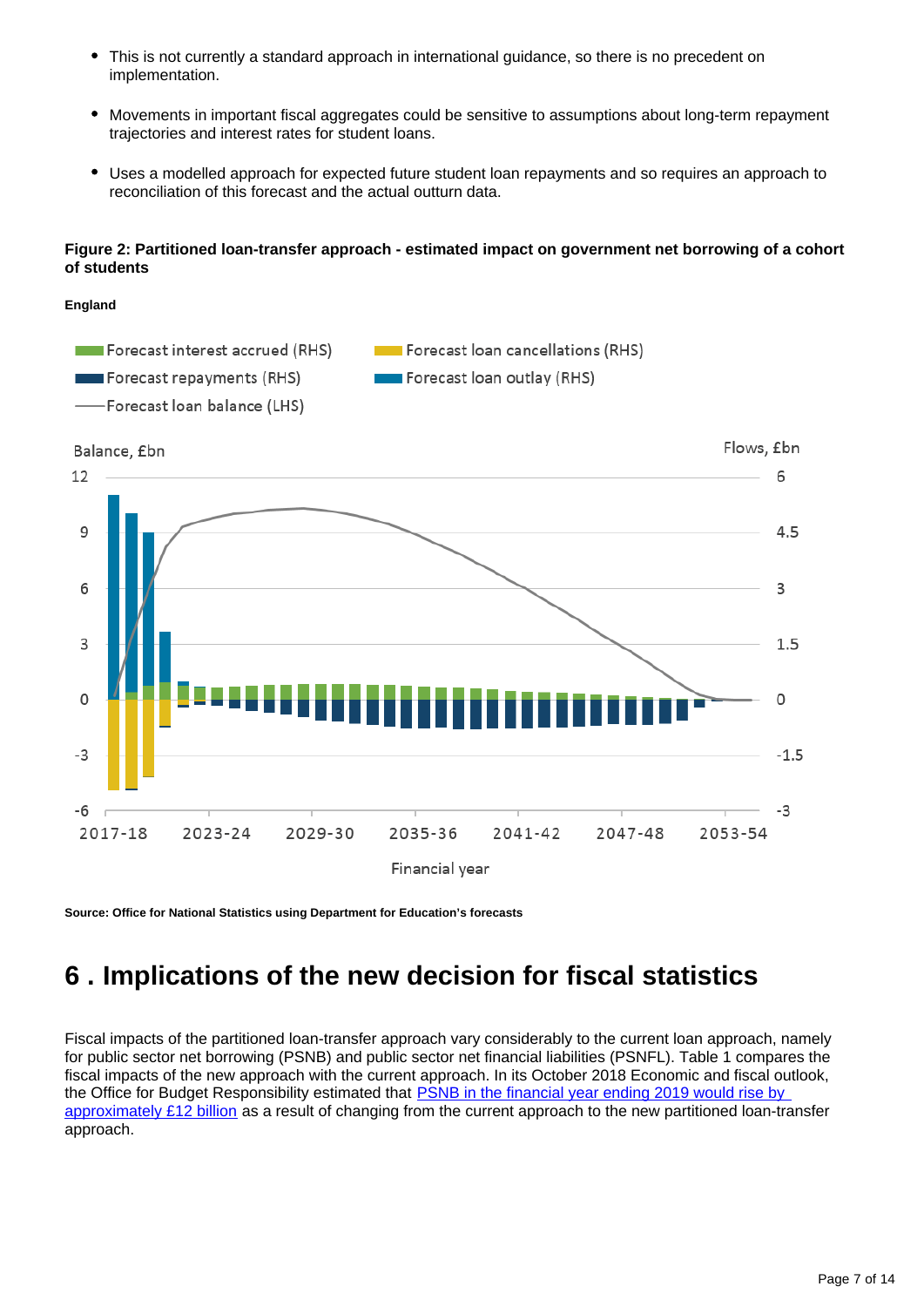Table 1: Comparison of direct effects of student loan transactions under partitioned loan-transfer and conventional lending approaches

| <b>Transaction</b>                  |                         | <b>Public sector net</b><br>borrowing<br>(PSNB)                                   | <b>Public sector net</b><br>debt (PSND) | <b>Public sector net financial</b><br>liabilities (PSNFL)                   |
|-------------------------------------|-------------------------|-----------------------------------------------------------------------------------|-----------------------------------------|-----------------------------------------------------------------------------|
| <b>Extension of</b><br>student loan | Partitioned             | Increases by<br>value of loans not<br>expected to be<br>repaid                    | Increases by full<br>value of outlay    | Increases by value of loans not<br>expected to be repaid                    |
|                                     | Conventional<br>lending | No effect                                                                         | Increases by full<br>value of outlay    | No effect                                                                   |
| Interest accrual<br>on student loan | Partitioned             | Decreases by<br>value of interest<br>accrued on loans<br>expected to be<br>repaid | No effect                               | Decreases by value of interest<br>accrued on loans expected to be<br>repaid |
|                                     | Conventional<br>lending | Decreases by<br>value of interest<br>accrued on all<br>student loans              | No effect                               | Decreases by value of interest<br>accrued on all student loans              |
| <b>Repayment of</b><br>student loan | Partitioned             | No direct effect <sup>1</sup>                                                     | Decreases by full<br>value of repayment | No direct effect <sup>1</sup>                                               |
|                                     | Conventional<br>lending | No effect                                                                         | Decreases by full<br>value of repayment | No effect                                                                   |
|                                     | Partitioned             | No effect <sup>2</sup>                                                            | No effect                               | No effect <sup>2</sup>                                                      |
| <b>Write-offs at</b><br>maturity    | Conventional<br>lending | Increases by the<br>nominal value of<br>loans written off                         | No effect                               | Increases by the nominal value<br>of loans written off                      |

Source: Office for National Statistics

#### **Notes**

- 1. Repayments are used to estimate value of loans expected to be repaid and partition the outlay into the lending and transfer components. [Back to table](#page-0-0)
- 2. Under the partitioned approach, a write-off of student loans by the Student Loans Company does not affect the fiscal aggregates as long as the observed performance of the loan book is consistent with the loan and transfer split at inception. [Back to table](#page-0-0)

### <span id="page-7-0"></span>**7 . Partitioning student loans into a loan and transfer element**

Under the partitioned loan-transfer approach, the extension of "loans" to students is seen as a combination of lending and transferring funds to students. Conceptually, the government expenditure in the form of a transfer can be seen as cancelling at inception loans that are unlikely to be repaid. As such, lending should capture student loans that are expected to be repaid; the transfer – those that are not. Those student loans that are expected to be repaid would give rise to accrued interest, just as any conventional loans. In contrast, student loans recorded as a transfer at inception are not financial assets for the government (creditor) and cannot be directly associated with any interest or repayments.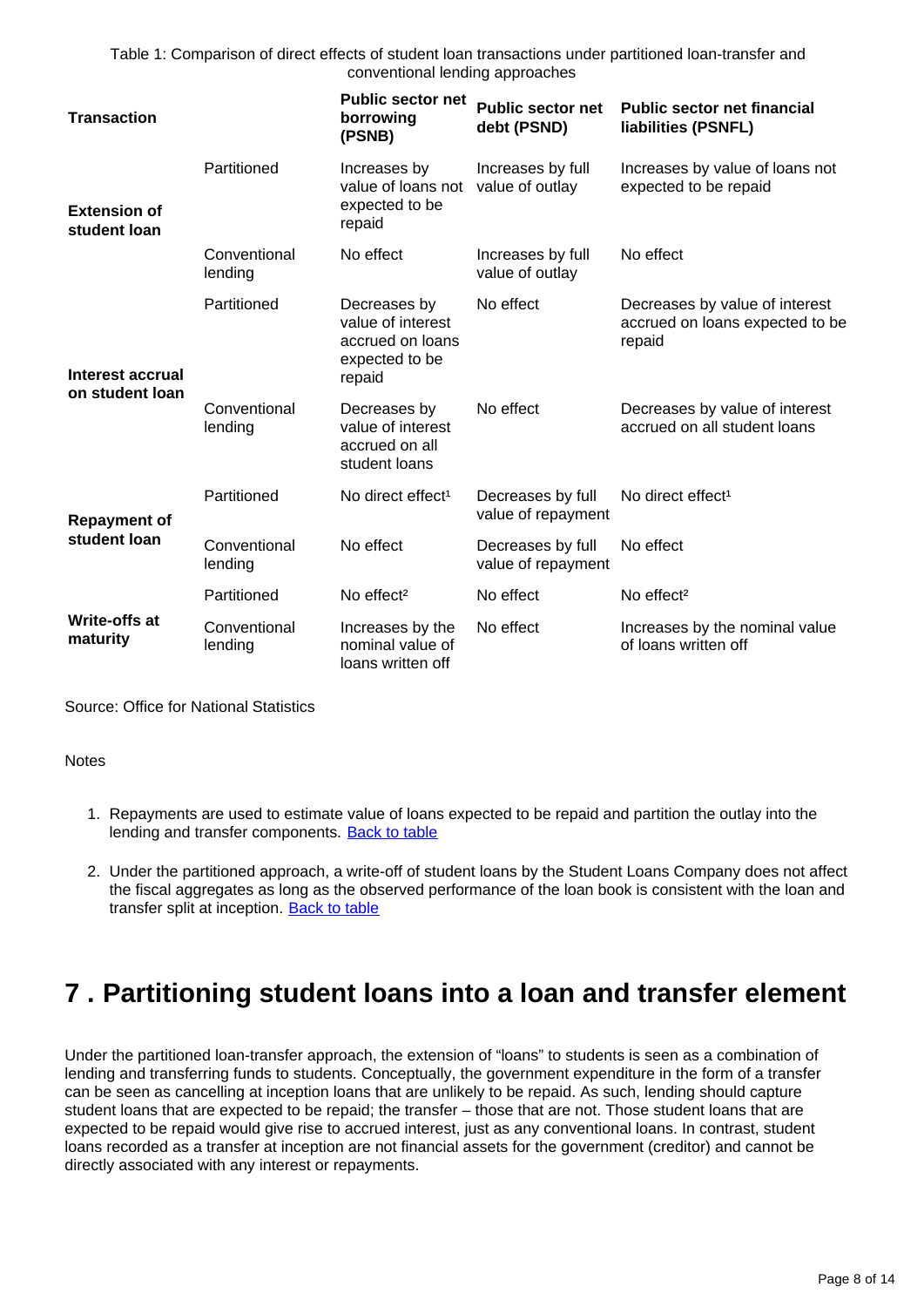This means that the reported interest on the total loan book needs to be adjusted in accordance with the calculated transfer component. As such, the following simple identities need to be true.

At inception:

Outlay = Lending + Transfer

Over life of loan:

Repayments = Lending + Interest

In a situation where an income contingent loan has a fixed contractual interest rate, it is relatively easy to calculate the interest accruing on the student loans recorded as a financial instrument. However, in the case of UK student loans, the interest rate, as well as the repayment level, are both contingent on the borrower income. This means there is more uncertainty when estimating interest that is expected to accrue on the UK student loans than there might be otherwise.

As a result, the following estimates are needed to calculate the lending and transfer components of the loan outlay in any particular year:

- the level of future repayments related to all outlaid student loans
- the interest rates that will be applied to all outlaid student loans

In the case of UK student loans, forecasts of future repayments and interest rates are available through the [Department for Education's \(DfE\) student repayment model.](https://www.gov.uk/government/statistics/student-loan-forecasts-england-2017-to-2018)

Given the complexity of any model, the number of assumptions that have to be made, as well as the long loan term, it is highly unlikely that any estimates made at inception of future losses will hold over the loan term. Examples of new information that could impact estimates, include:

- outturn repayment data differ from modelled expectations
- economic forecast data used in expected losses model become outdated
- policy changes, for example, a change in the repayment threshold or eligibility criteria

Further work is still needed on how each form of new information is best treated within the new partitioned loantransfer approach and what, if any, impact there is on the fiscal aggregates as a result.

### <span id="page-8-0"></span>**8 . Issues still to be decided**

While a great deal of progress has been made in establishing a new methodology for recording student loans, some areas remain undecided. These areas can be summarised as: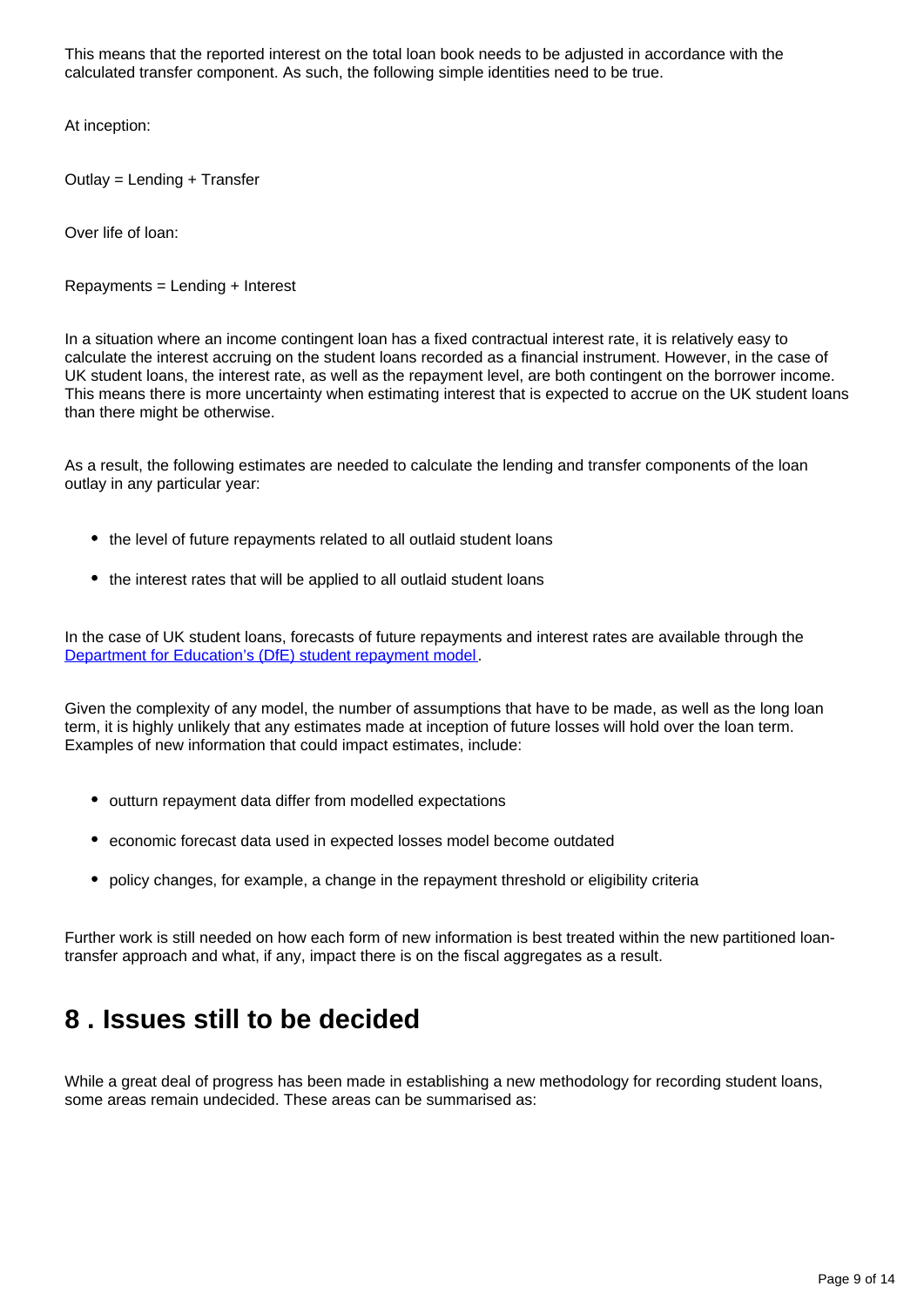- remaining conceptual issues such as deciding how to treat new information and the impact of sales of student loans
- modelling and deriving fiscal statistics requirements finalising the methodology used to derive the required statistical estimates, including historical time series
- implementation and ongoing management of statistics establishing business processes for implementation, for example, how revisions from new information will be incorporated; this also requires establishing a process for ongoing quality assurance and review of the modelling outputs

The scale of work involved to implement the new approach is large and requires continued engagement with other bodies such as the Department for Education, HM Treasury, the Office for Budget Responsibility and the devolved administrations.

### <span id="page-9-0"></span>**9 . Next steps**

In July 2018, we explained our strategy around improving the visibility and explanation of methodological changes. Our strategy includes three broad elements:

- publication of ongoing and planned public sector finance (PSF) methodology and classification work to give users early sight of changes that might impact the fiscal aggregates
- packaging together PSF methodological changes so that they occur, where possible, at a single point in the year to provide increased predictability to users
- publishing more information on the impacts of major changes to allow users to identify movements in the fiscal aggregates that are solely a result of our methodology improvements

The new methodology surrounding the recording of student loans will continue to be communicated and implemented in line with this strategy.

The complexities of modelling the partitioned loan-transfer approach, outstanding detailed methodological decisions and the need to apply the new approach consistently to historical data, mean that it will take some time before we are able to implement the new approach.

Prior to implementation we will publish estimated fiscal impacts in the public sector finances, for at least the more recent period. Alongside this we will publish a detailed methodological article relating to the new partitioned loantransfer approach.

Our current aim is to publish the methodology guide and provisional fiscal estimates from June 2019, with full implementation of the new approach in the PSF, and possibly wider national accounts, in September 2019. However, applying the new approach to the historical time series and developing and quality assuring the new model, to underpin the methodological approach, are substantial tasks. This means that, at this stage, any planned implementation dates can only be provisional.

Outside of methodological articles, we will communicate updates to this work through the monthly public sector finances bulletin.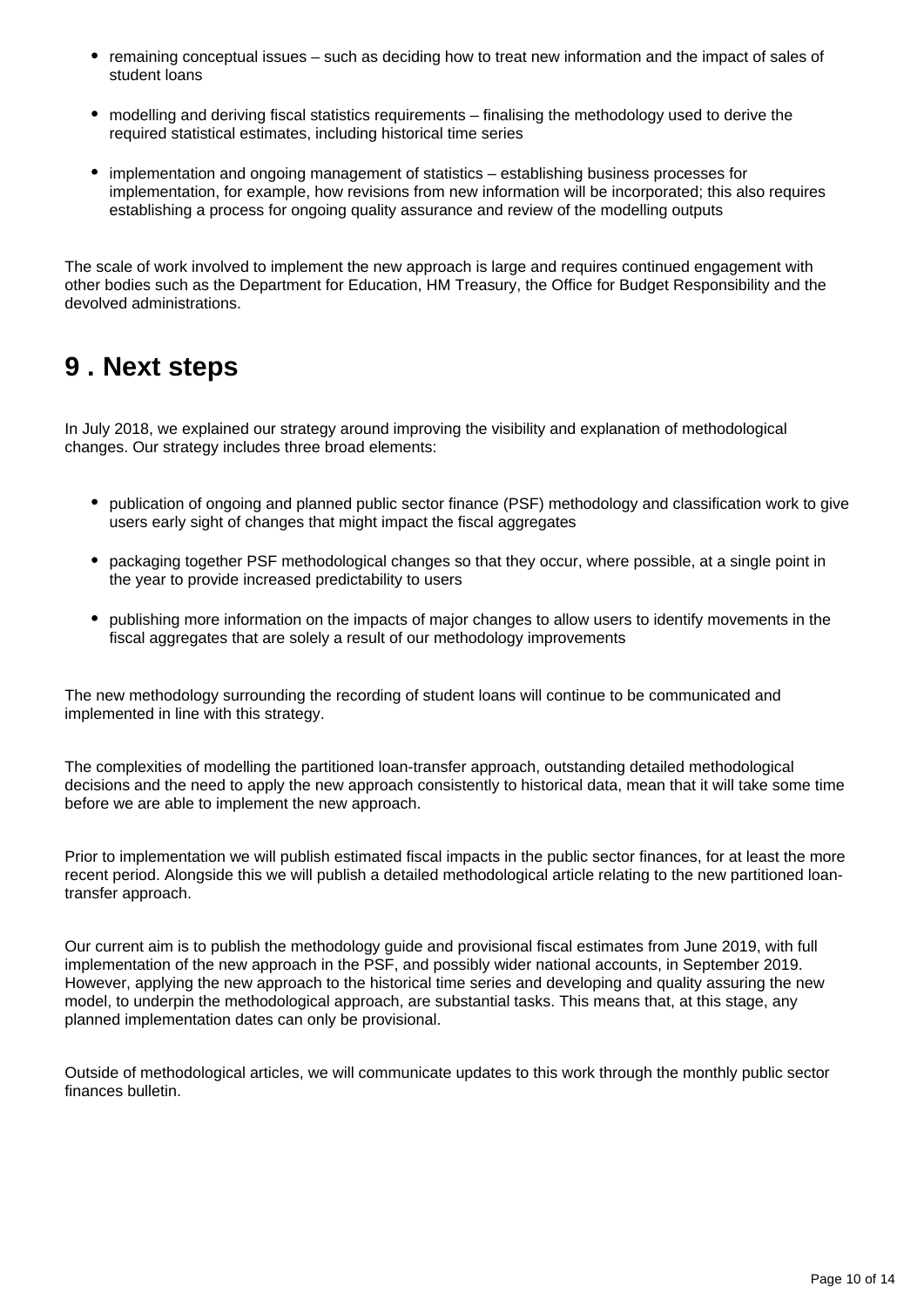## <span id="page-10-0"></span>**10 . Links to related statistics**

[Looking ahead – developments in public sector finance statistics: 2018](https://www.ons.gov.uk/economy/governmentpublicsectorandtaxes/publicsectorfinance/articles/lookingaheaddevelopmentsinpublicsectorfinancestatistics/2018) , Office for National Statistics, published 17 July 2018

[Working paper No. 12: Student loans and fiscal illusions](http://obr.uk/download/working-paper-no-12-student-loans-and-fiscal-illusions/), Office for Budget Responsibility, published 17 July 2018

[Working paper No.12: Student loans and fiscal illusions – charts and tables](http://obr.uk/download/working-paper-no-12-student-loans-fiscal-illusions-charts-tables/) , Office for Budget Responsibility, published 17 July 2018

[Student Loans](https://publications.parliament.uk/pa/cm201719/cmselect/cmtreasy/478/478.pdf), House of Commons Treasury Committee, published 18 February 2018

[Treating Students Fairly: The Economics of Post-School Education](https://publications.parliament.uk/pa/ld201719/ldselect/ldeconaf/139/139.pdf), House of Lords Economic Affairs Committee, published 11 June 2018

[The sale of student loans](https://www.nao.org.uk/report/the-sale-of-student-loans/), National Audit Office, published 20 July 2018

## <span id="page-10-1"></span>**11 . Annex A: Overview of the UK student loan system**

The UK student loans scheme for higher education students was first introduced through the Education (Student Loans) Act 1990 and the Student Loans Company (SLC) was established to administer the scheme. Unlike student loans systems in many countries, where private banks provide the loans to students and government guarantees all, or some, of those loans, in the UK the SLC directly extends the loans to students. The SLC is a non-profit making, government-owned organisation and as such, it is classified within the central government subsector.

The UK student loan system for higher education is complex and varies depending on:

- whether the loan is for a graduate or postgraduate course
- where the student was domiciled when taking out the loan (England, Wales, Scotland or Northern Ireland)
- where the university to which the loan related was based (England, Wales, Scotland or Northern Ireland)

As the greater part of the UK student loan stock relates to English universities, this annex presents a simplified picture of the UK loan system based on an English domiciled student taking out a loan for a single undergraduate course at an English university. For such a student, the conditions of the loan would have been different depending on whether the loan was taken out prior to September 1998, prior to September 2012, or later. Prior to September 1998, the loans taken out by students were maintenance loans to cover their living costs, while from September 1998 onwards, the loans were not restricted only to maintenance but also covered student tuition fees.

#### **September 1990 to August 1998**

Initially, loans were provided by SLC to students only to provide students with financial help towards their living costs. The conditions of the loans were that: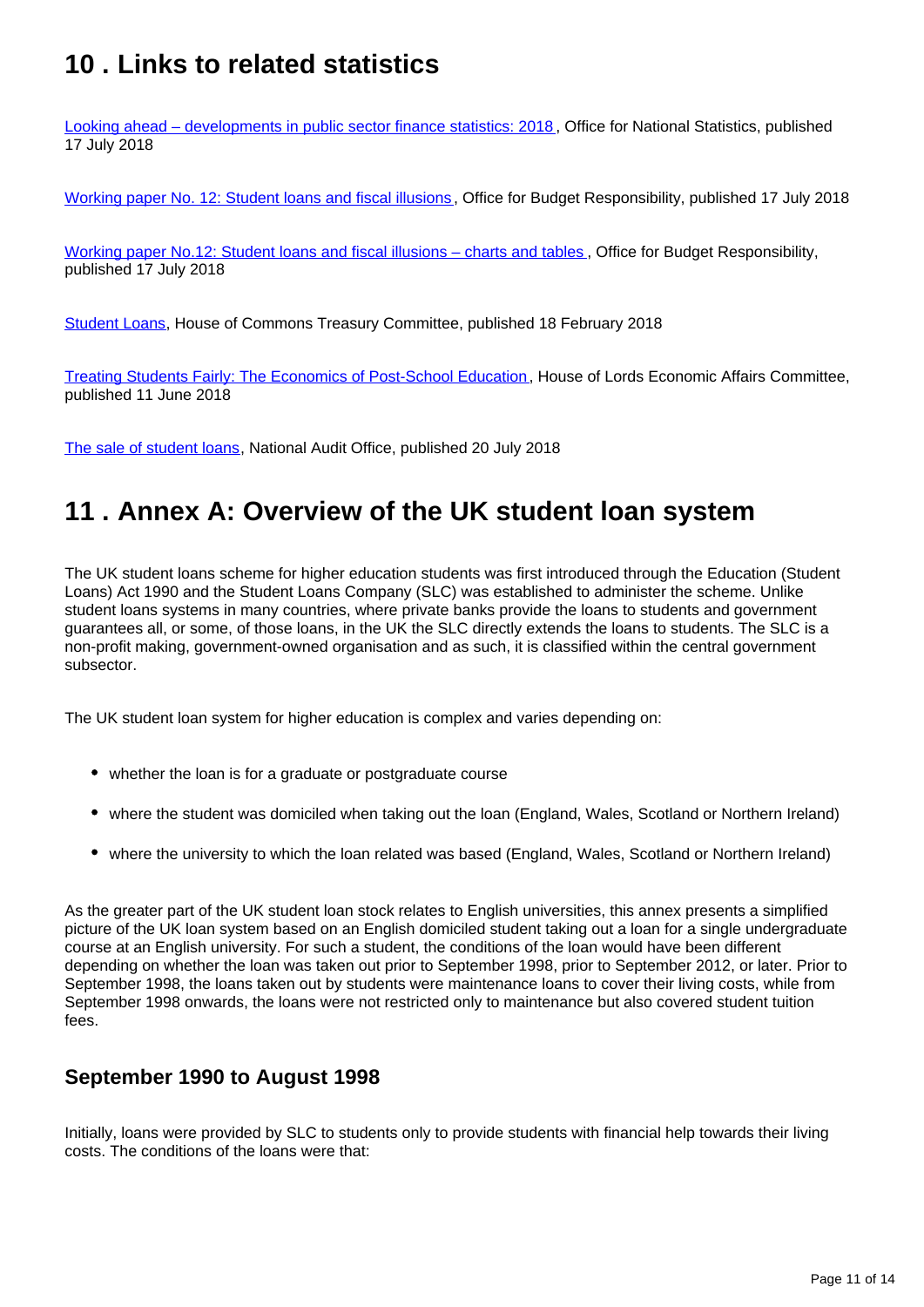- they only had to be repaid once the borrower (graduate) was earning more than a specified threshold (set at 85% of average annual earnings for full-time workers), known as the deferment threshold
- graduates earning less than the deferment threshold could annually choose to defer the loan repayments for a period of 12 months
- once the loan repayments commenced then the full repayment was to be made over 60, or 84, equal monthly instalments
- interest rates were set annually and were based on the Retail Prices Index (RPI)
- interest was applied throughout the life of the loan, from the date of original extension of the loan to the final date of repayment
- loans were cancelled if: the borrower died; the borrower suffered a disability which made them permanently unfit to work; the borrower reached the age of 50 years (and took out the loan when aged below 40 years); the borrower reached the age of 60 years (and took out the loan when aged 40 years or over); or the borrower took out the student loan more than 25 years ago

#### **September 1998 to August 2012**

The Teaching and Higher Education Act 1998 introduced tuition fees for higher education students, capped initially at £1,000 for an academic year. This cap was increased to £3,000 in 2006 and was incrementally increased after this to £3,465 in 2012. The 1998 legislation also changed the eligibility criteria for maintenance grants so that less students would be eligible for grants and consequently more students would require maintenance loans as financial support towards their living costs. Alongside these other changes, the SLC restructured the student loans it extended and for the period between the academic year 1998 to 1999 and 2011 to 2012, the conditions of the loans were that:

- they only had to start to be repaid once the borrower (graduate) was earning more than a specified threshold, set lower than the previous deferment threshold, and known as the repayment threshold
- graduates earning above the repayment threshold were required to pay 9% of their gross income above this threshold
- loan repayments continued until the original loan principal plus accrued interest were fully paid
- interest rates were based either on RPI or the Bank of England base rate plus 1%, whichever was lower
- interest was applied throughout the life of the loan, from the date of original extension of the loan to the final date of repayment
- loans were cancelled if: the borrower died; the borrower suffered a disability which made them permanently unfit to work; the borrower reached the age of 65 years (and took out the loan prior to September 2006); or the borrower graduated from the course to which the loan relates more than 25 years ago (and the loan was taken out after August 2006)

#### **September 2012 onwards**

In September 2012, the tuition fee cap was increased significantly to £9,000 for an academic year. Alongside this, the loan conditions were restructured again so that: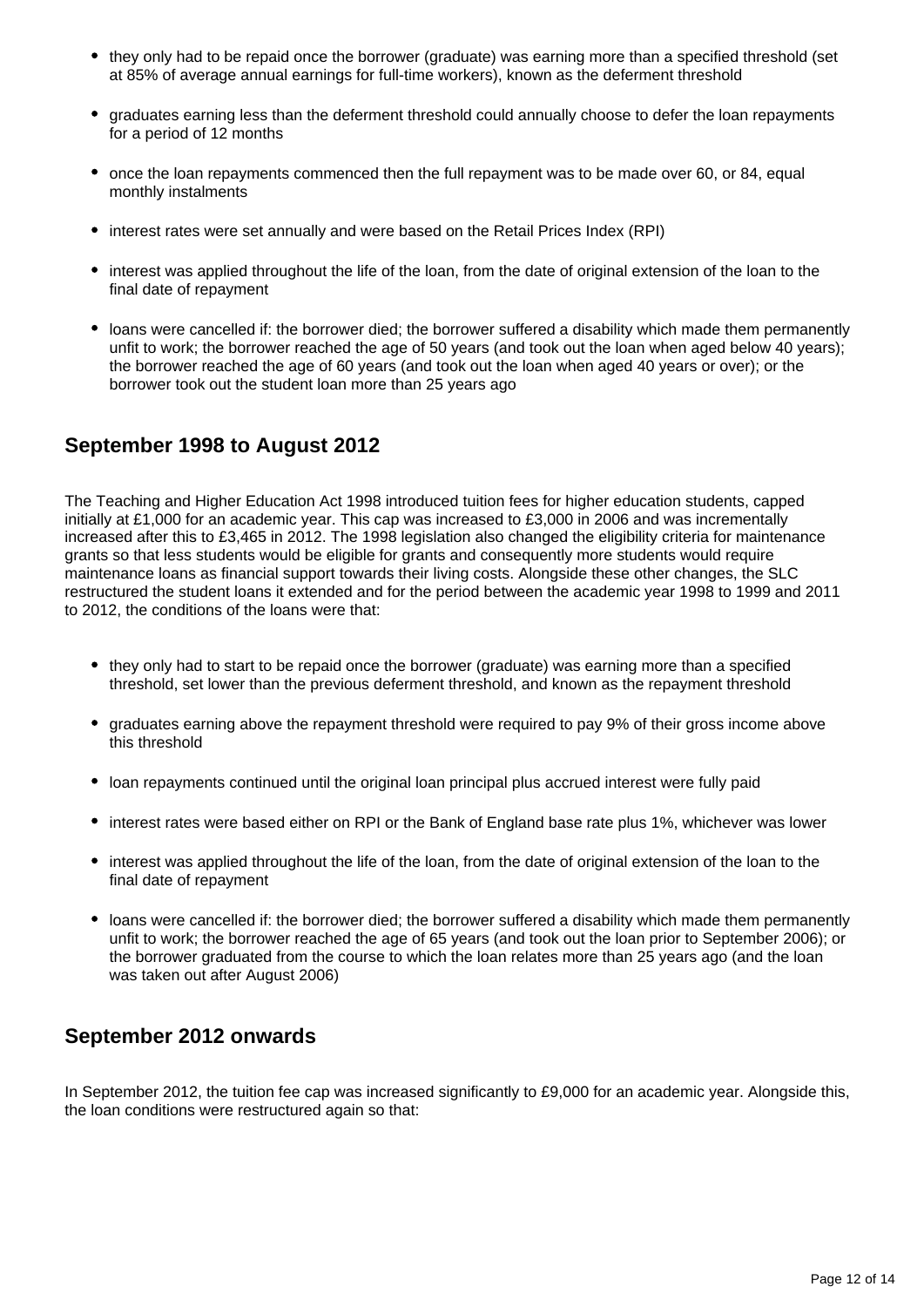- as before, they only had to start to be repaid once the borrower (graduate) was earning more than a specified repayment threshold, but that repayment threshold was higher than previously
- as before, graduates earning above the repayment threshold were required to pay 9% of their gross income above this threshold
- as before, loan repayments continued until the original loan principal plus accrued interest were fully paid
- interest rates during the higher education course were set at RPI plus 3% and thereafter the interest rate will vary between RPI and RPI plus 3%, depending on the income of the graduate (the higher rate being for those with higher earnings)
- as before, interest was applied throughout the life of the loan, from the date of original extension of the loan to the final date of repayment
- loans were cancelled if: the borrower died; the borrower suffered a disability which made them permanently unfit to work; or the borrower graduated from the course to which the loan relates more than 30 years ago

#### **Value of loans extended**

The value of UK student loans extended in a particular academic year has been increasing year-on-year. To provide an indication of the size of the UK student loan market, the value of income contingent loans extended to English domiciled undergraduate students in the academic year 2016 to 2017 was £12.8 billion. The equivalent figure for the academic year 2010 to 2011 was £5.6 billion and for 1995 to 1996 was £0.7 billion. The earlier 1995 to 1996 figure being for all UK students and not just English domiciled ones.

In 2016 to 2017, approximately 63% of the total extended loan value was in relation to tuition fees, whereas in 2011 to 2012 this percentage was much lower at 44%, largely reflecting the increase in tuition fees since September 2012.

#### **Loan take-up**

Not all eligible students opt to take out student loans, with figures from the SLC estimating that 87% of eligible students took out income contingent maintenance loans during the period September 2010 to August 2016. Over the same period, 90% of eligible students took out income contingent tuition fee loans.

## <span id="page-12-0"></span>**12 . Annex B: Engagement with the international statistical community**

As explained in this article, Office for National Statistics (ONS) has been engaging with the international statistical community on the treatment of UK student loans and similar "income contingent loans" since early 2018. This engagement has been through papers, questionnaires, meetings and bilateral discussions. Some of the main events in the statistical debate on the treatment of UK student loans are: